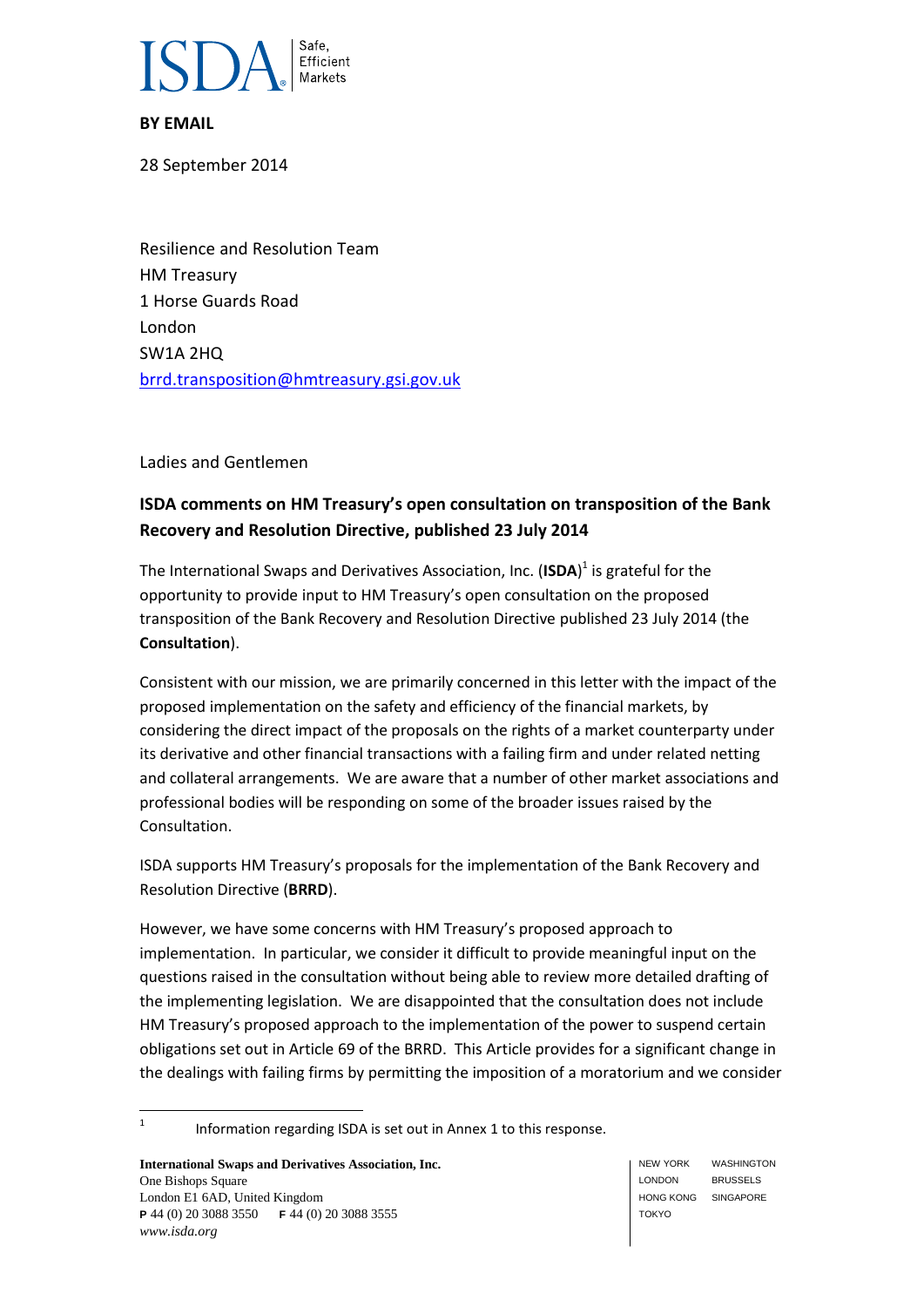that it would be appropriate for there to be a public consultation on the proposed implementation to allow the industry to provide input on the matter. We are also concerned regarding the HM Treasury's proposed approach to the implementation of the requirements for the contractual recognition of the bail-in tools under Article 55 of the BRRD.

Finally, we note that a number of our [comments](http://www2.isda.org/images/file_exts/fileext_pdf.png) dated 9 May 2014 in response to the consultation on HM Treasury's consultation on bail-in published 13 March 2014 remain valid.

We hope that you find our comments useful in your continuing deliberations on the implementation of the BRRD. Please do not hesitate to contact either of the undersigned if we can provide further information about the derivatives market or other information that would assist HM Treasury in its work in relation to the effective implementation of the BRRD requirements.

Yours faithfully

Dr Peter M Werner Senior Director [pwerner@isda.org](mailto:pwerner@isda.org)

Edward Murray Chairman, ISDA Financial Law Reform Committee [ed.murray@allenovery.com](mailto:ed.murray@allenovery.com)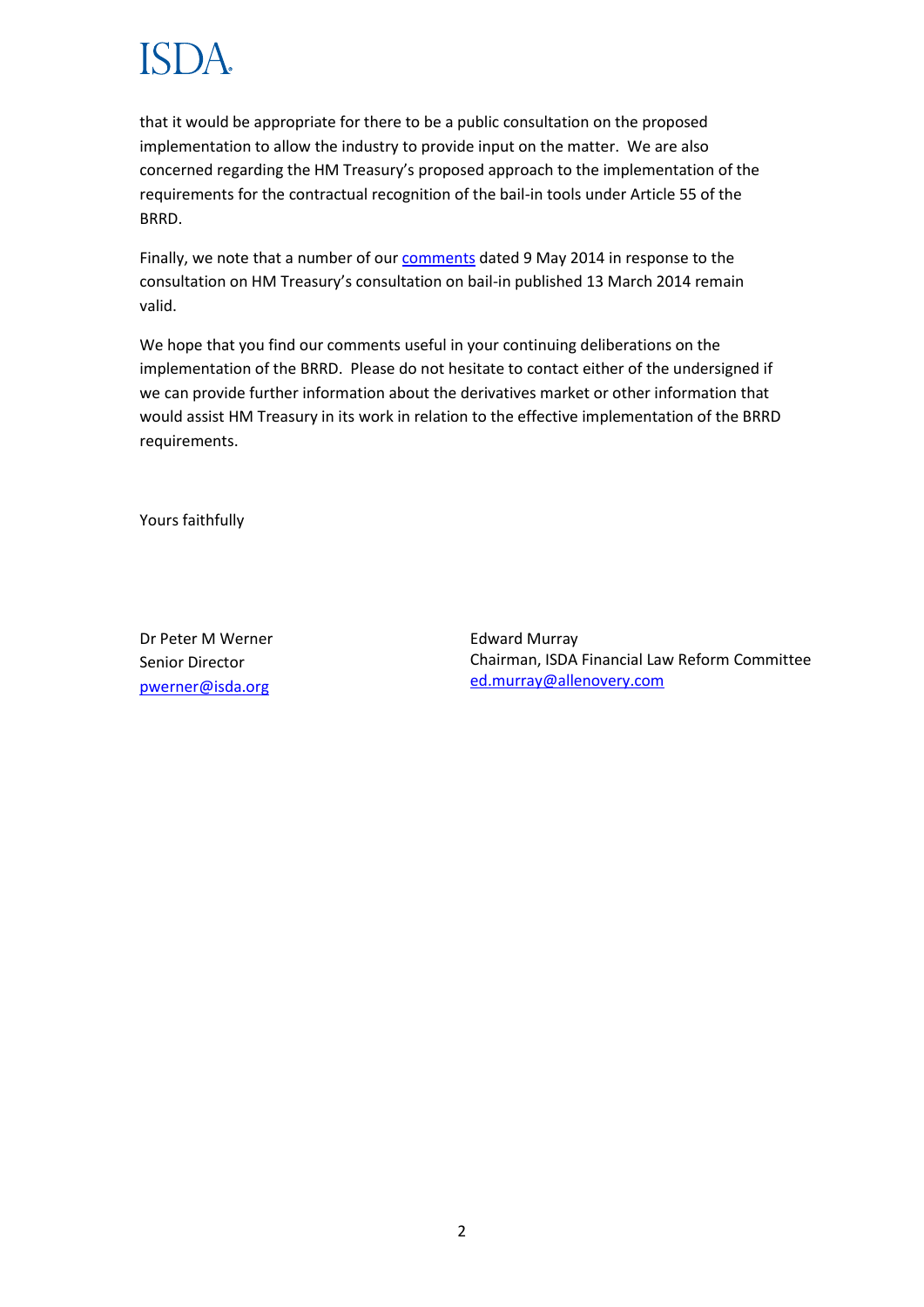

**Question 1: Do you agree that the powers to remove impediments to resolvability should only extend to mixed-activity holding companies where its subsidiary institutions are not held directly or indirectly by an intermediate financial holding company, with the exception of the power to require a mixed-activity holding company to establish an intermediate financial holding company?**

No comment.

**Question 2: Do you agree with the proposal to model the right of appeal on s. 55Y of FSMA?**

No comment.

**Question 3: Should the Bank of England be given a direct enforcement power in relation to resolution?**

No comment.

**Question 4: Do you have any comments on the features of that enforcement power? Do you agree that it should be modelled on the current enforcement powers of the PRA, FCA and Bank under FSMA?**

No comment.

**Question 5: Do you agree that the power to require the removal of the senior management should be interpreted as relating to those managers directly accountable to the Board?**

No comment.

**Question 6: Do you have any comments on the proposed changes to the special resolution objectives?**

No comment.

**Question 7: Do you have any comments on the proposed changes to the conditions for entry into resolution?**

No comment.

**Question 8: Do you feel that any changes to the Bank's ability to control an institution under resolution would be useful?**

No comment.

**Question 9: Do you agree with the proposal to allow for an "onward asset management vehicle"?**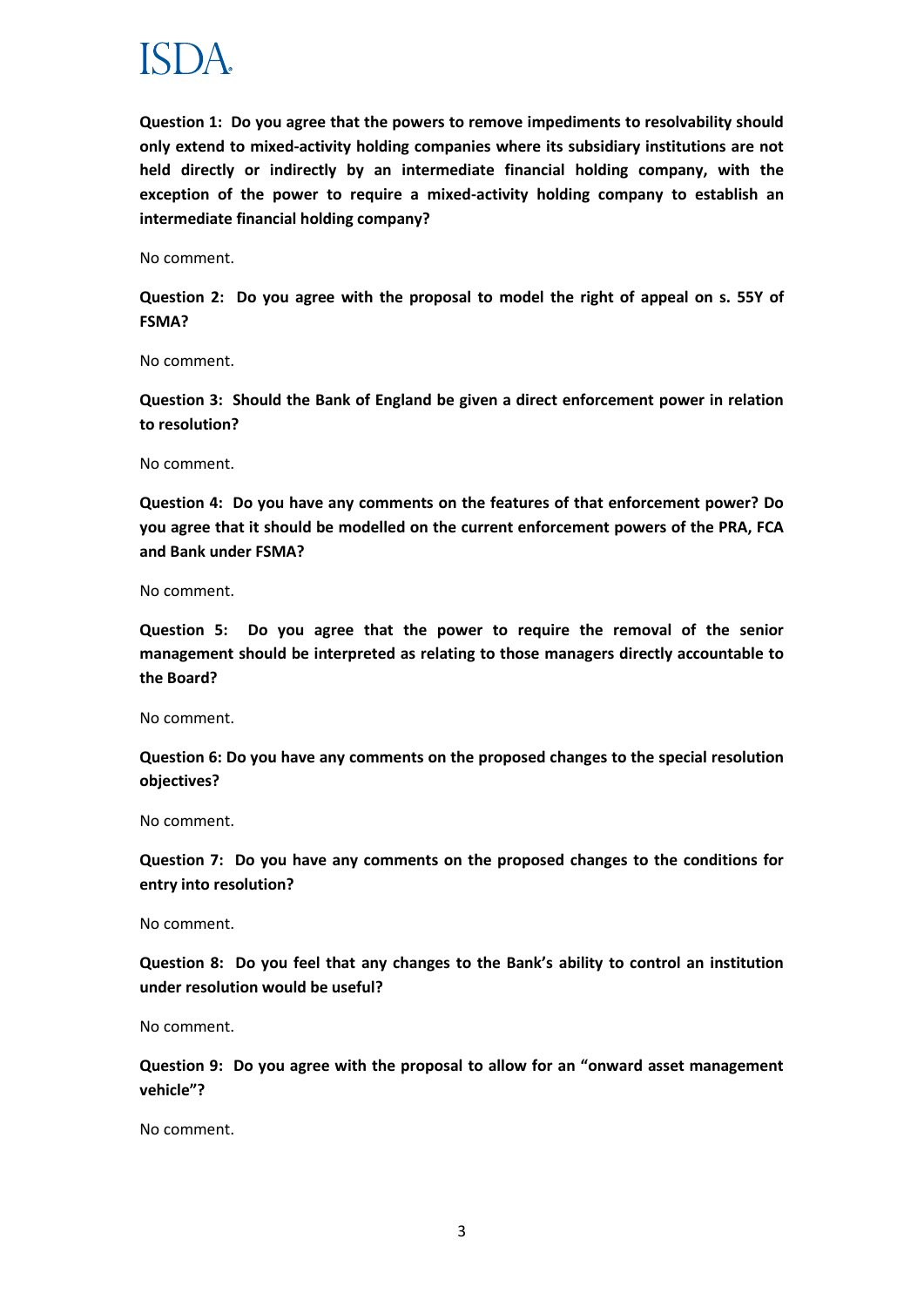**Question 10: Do you agree that it should be possible to use the Bank Administration Procedure with the Asset Management Vehicle, so that the remainder of the bank that is placed into administration can provide services to the Asset Management Vehicle?**

No comment.

**Question 11: Do you have any other comments on the suggested approach to transposing the Asset Management Vehicle?**

### No comment.

**Question 12: To the extent that liabilities in relation to pension benefits attributable to variable remuneration must be within scope of the bail-in powers, do you agree that it should be possible for the pension trustee to reduce his liability to the beneficiary accordingly? Do you have any comments on how this could be achieved?**

### No comment.

**Question 13: Do you agree that liabilities with no fixed maturity and which are callable at any point with less than 7 days' notice should fall within the definition of a liability with an original or remaining maturity of less than 7 days?**

No comment.

### **Question 14: Do you have any other comments on the proposed changes to s. 48B?**

We note that the definition of 'covered deposit' in the BRRD refers to Directive 2014/49/EU, which includes not only personal deposits, but also deposits made by companies, municipalities, pension schemes and other institutions. The amended wording in s. 48B should address how bail-in applies where a deposit, which is protected from the bail-in, forms part of a netting arrangement with financial contracts.

## **Question 15: Should the regulators' powers to require the inclusion of a contractual clause regarding recognition of bail-in extend to mixed-activity holding companies where the subsidiary institutions are held by an intermediate financial holding company?**

We do not have a comment on this particular question, but are concerned regarding the implementation of the contractual bail-in requirement more generally.

In particular, the point in time at which the relevant liability is issued or entered into is not straightforward when considering derivative contracts documented under industry standard master netting agreements (such as the ISDA Master Agreement) which can only be subject to bail-in after they have been closed out under Article 49 of the BRRD. To illustrate, there may be two transactions entered into under a master agreement: one on 1 January 2012 and the other on 1 February 2015; in the event that the derivatives are subject to bail-in, both of these derivative transactions must be closed-out individually and a net sum determined. The 1 January 2012 transaction is, prima facie, outside of the scope of the Article 55. However, as only the net sum can be subject to the bail-in, recognition must necessarily apply on a master agreement basis. Any new transaction with respect to a pre-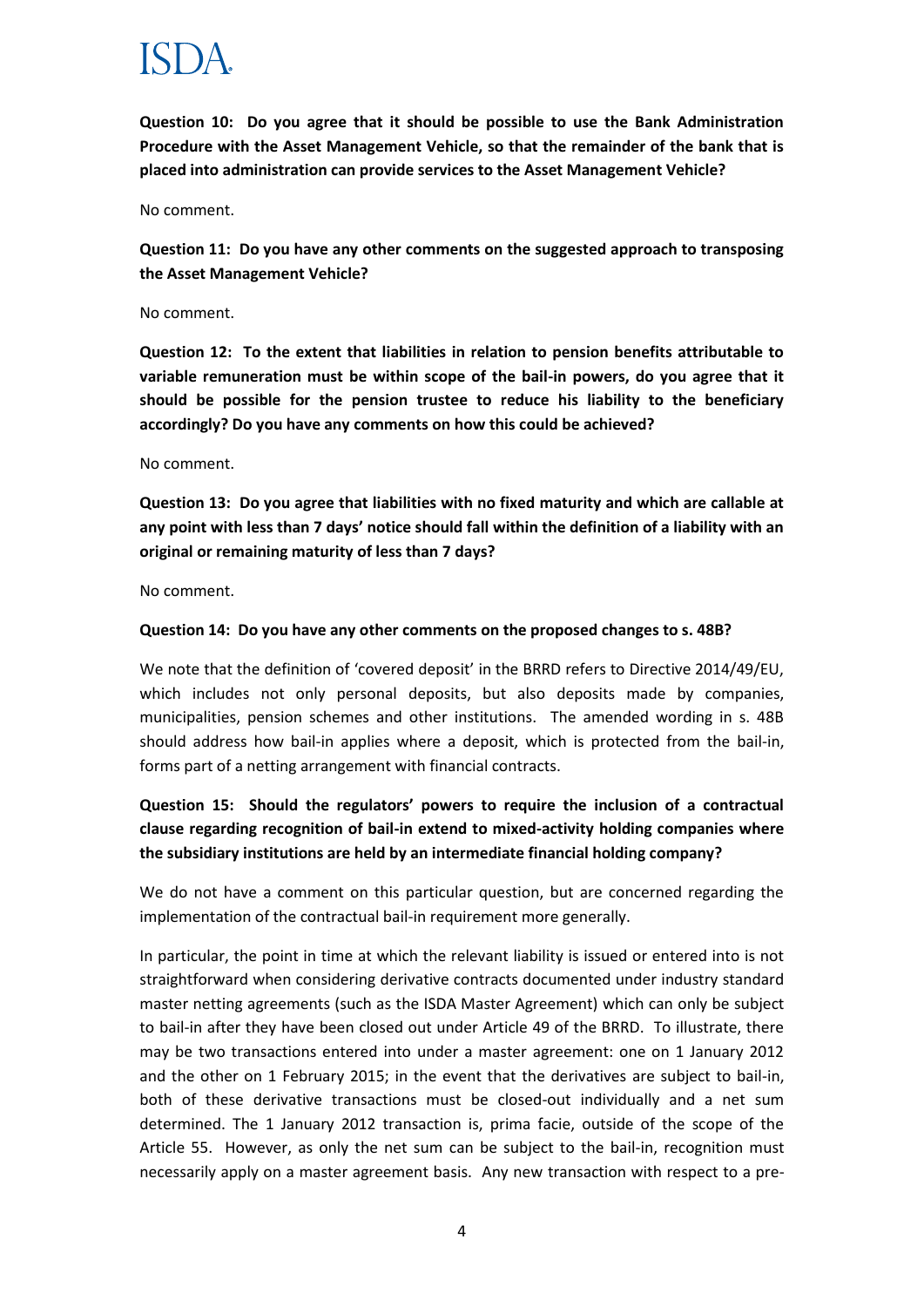existing master agreement should therefore not be subject to the requirements, as it is effectively an amendment to the terms of a pre-existing liability.

We are also concerned regarding the requirement to include a contractual recognition of the bail-in tools as available to the Bank of England in contracts governed by foreign law: Would a foreign court uphold such a contractual recognition when faced with a local claimant that the clause of the contract should be set aside? While international cooperation on this issue may make it more likely that courts in different countries will accept and uphold such clauses, there remains a risk and in the case that a foreign court does not uphold such a clause, a netting arrangement may be disrupted.

We appreciate that the FSMA gives the PRA and FCA powers regarding most aspects of the contractual recognition requirement and we have highlighted our concerns in our responses to the separate BRRD consultations published by the PRA and the FCA, but wanted to bring our concerns to your attention as well.

**Question 16: Should the extension of the regulators' powers to require mixed-activity holding companies to include contractual recognition provisions in accordance with Article 55, and the MREL provisions, be delayed until 1 January 2016?**

No comment.

**Question 17: Do you have any comments on the proposed approach to implementing the requirement that shareholders and creditors must make a contribution to loss absorption and recapitalisation equal to at least 8% of the total liabilities of the firm, including own funds, before alternative resolution financing arrangements can be accessed?**

No comment.

**Question 18: How should situations with a bank or investment firm where over 92% of its liabilities at the point of resolution are excluded liabilities be dealt with? Do you think that this is a realistic scenario?**

No comment.

**Question 19: Do you have any comments on the proposed safeguard for protected financial arrangements in bail-in?**

No comment.

**Question 20: Do you agree with the proposed approach to implementation of the write down and conversion provisions? Do you have any comments on the draft Order?**

No comment.

**Question 21: Do you agree with the Government's preliminary view that the "No shareholder or creditor worse off" safeguard does not apply in relation to the write-down and/or conversion of capital instruments?**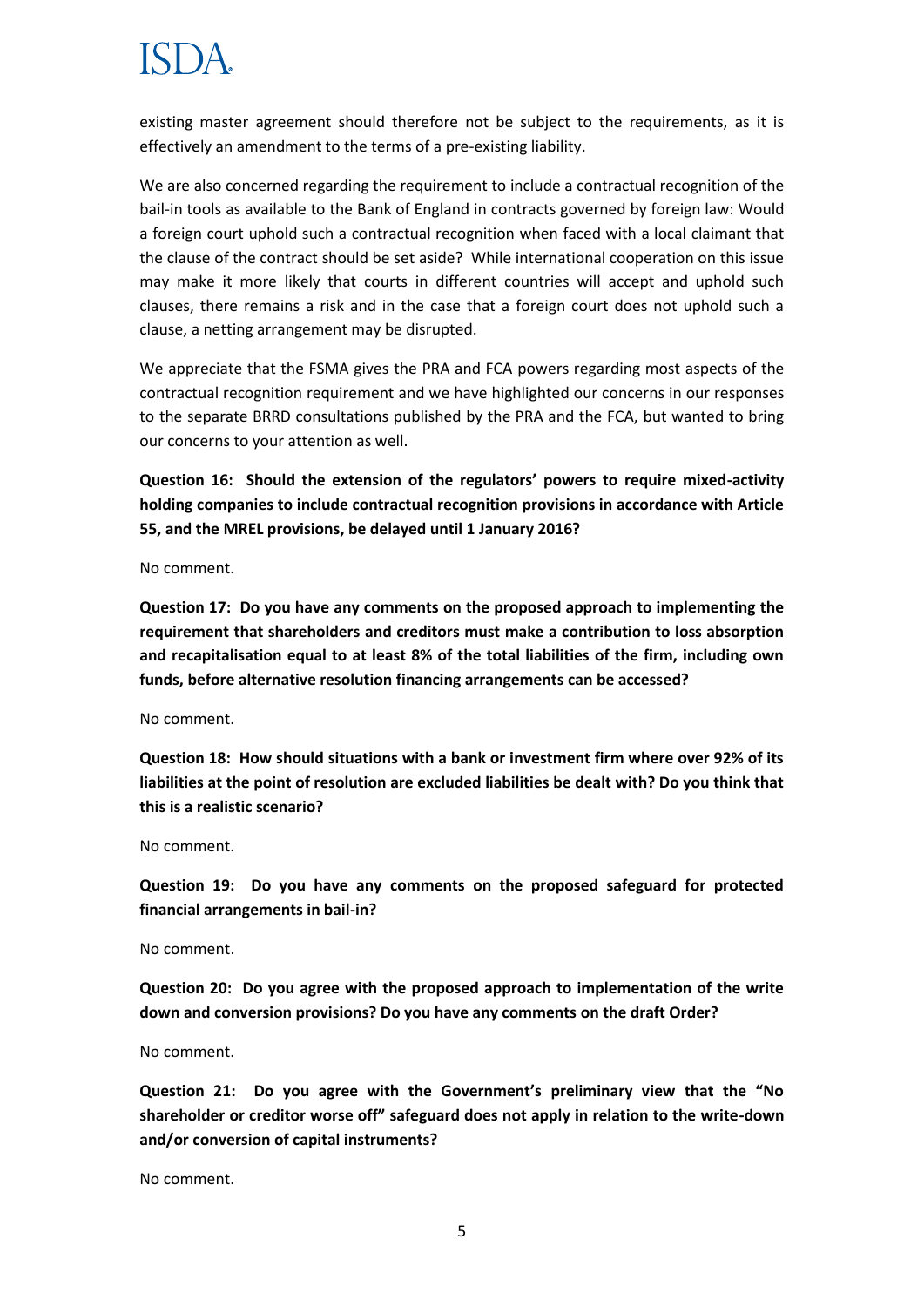**Question 22: Do you agree with the proposal not to extend share transfer powers to branches of third country institutions?**

No comment.

**Question 23: Do you feel that the Bank of England should have the full set of resolution powers (with the exception of share transfer powers) over branches of third country institutions when acting independently to resolve a branch?**

No comment.

**Question 24: If not, what powers do you feel would be appropriate, in order to ensure that the risks posed by branches of third country institutions can be addressed effectively?**

No comment.

## **Question 25: How should the assets, rights and liabilities of the branch be defined for the purposes of resolution of a branch?**

Defining the assets, rights and liabilities of a UK-based branch should not be based on the governing law of the assets, rights and liabilities, as many of the non-UK branches of the bank are also likely to hold assets, rights and liabilities subject to English and Welsh law, especially with regard to financial contracts. For financial contracts, we consider the best approach to be to look to those assets, rights and liabilities which the UK branch holds on its books or which are booked through the UK branch. As those assets, rights and liabilities are usually held in the UK, the Bank of England may also find it easier to exercise resolution powers over them.

**Question 26: Should the bank levy be used to meet the ex post funding requirements and replace the initial contributions from the bank levy in the event they are used, or should these be repaid by establishing resolution financing arrangements which follow the Delegated Act on contributions to the resolution financing arrangements?**

No comment.

**Question 27: Should the contribution of the deposit guarantee scheme should be capped at 50% of the target level of the deposit guarantee scheme, or at a higher level?**

No comment.

**Question 28: Do you agree that floating charges should rank after secondary preferential debts on insolvency? If not, what characteristics do floating charges have which make them suitable to benefit from higher protection?**

No comment.

**Question 29: Are you aware of any pre-1997 corporate shareholding members of a building society?**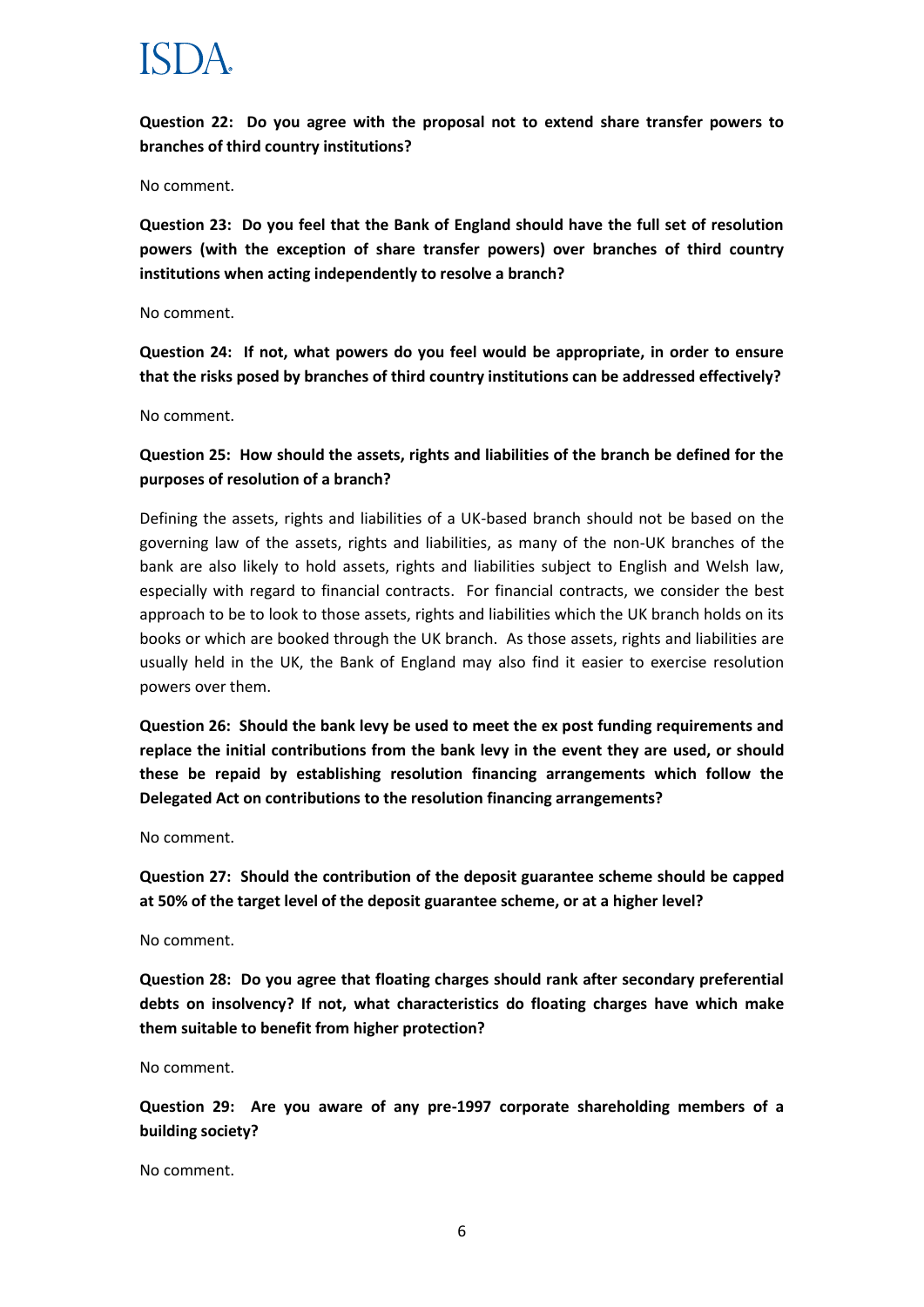

**Question 30: Should the powers under section 90B of the Building Societies Act 1986 be exercised so that any existing accounts which will not benefit from depositor preference rank pari passu with unsecured creditors?**